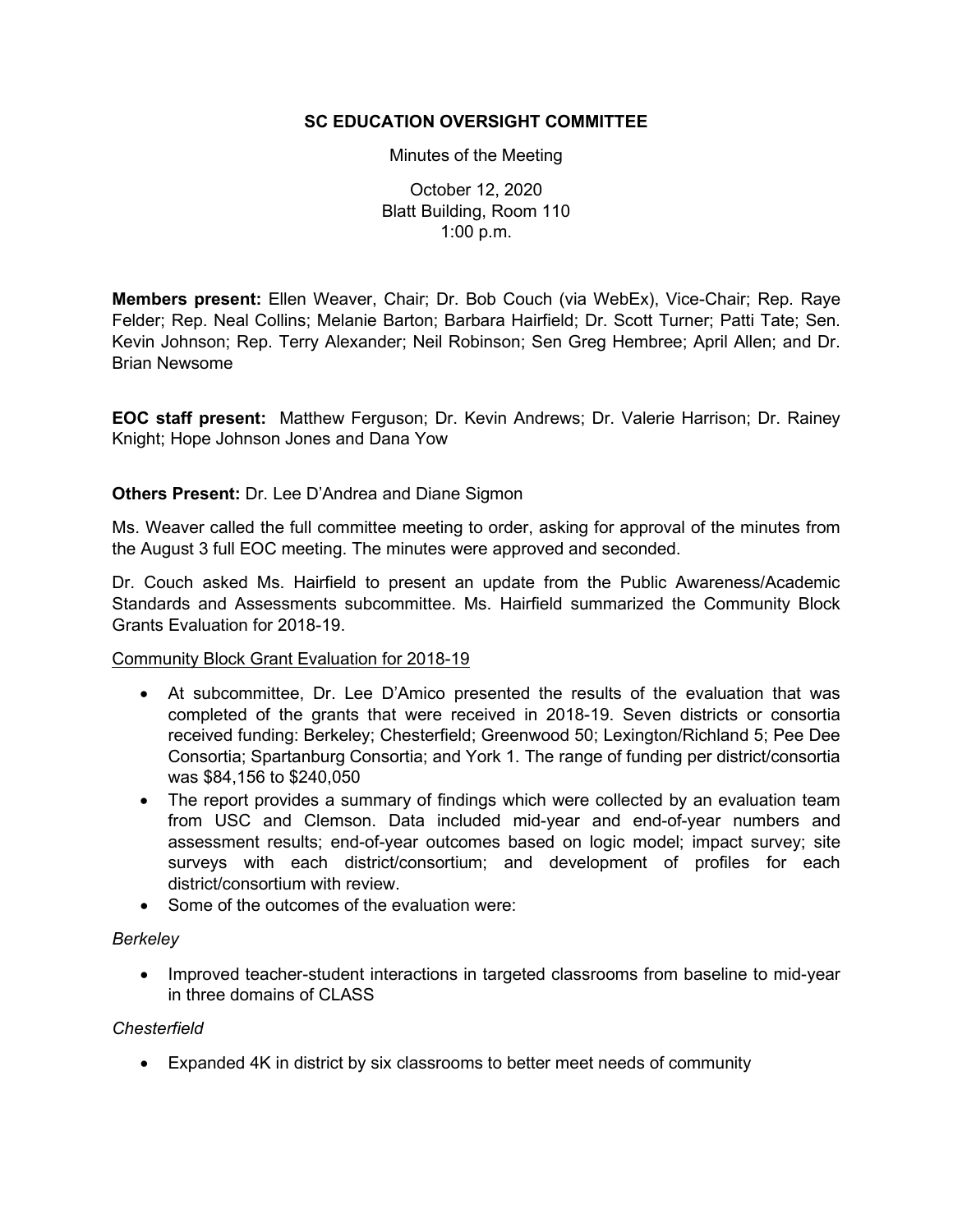• Improved school-home partnership through repeated reading initiative based on common titles in classrooms that are also provided to families for at-home reading

# *Greenwood 50*

• Student referrals decreased by 61% from 2018-19 to 2019-20 when comparing August-March of each school year

## *School District 5 of Lexington and Richland Counties*

- Increase in total key practices from 55% at the beginning year to 85% at mid-year
- Increase in the number of teachers who improved key practices from 72% to 100%

## *Pee Dee Consortia*

- Approximately 85% of teachers scored a 75% or higher on the TPOT in Fall 2019
- TPOT data over time indicated positive correlation between improvements and amount of professional development
- Social-Emotional Assessment Measure (SEAM) piloted with Florence 1 teachers; teachers shared SEAM data with parents and goals for each student with the parent

## *Spartanburg Consortia*

• Expanded initiative to include eleven new 4K classrooms within three new districts

## *York One*

- More than 50% of children who participated in summer program demonstrated improved skills in letter/number recognition
- Parents who participated in Parent Institute indicated improved knowledge/skills

Ms. Hairfield asked Dr. D'Andrea to present an eLearning update to the EOC.

## eLearning Update

Dr. Lee D'Andrea presented to the EOC a report Year 3 of the eLearning Project. Currently, there are 49 eLearning districts and 23 Readiness Districts

In the previous years, there were a total of 15 eLearning districts. The pandemic and its impacts changed the landscape of eLearning.

Details of the previous findings:

- In the implementation of eLearning, district leadership and organizational structure were vital and critical to the overall success of each district. Commitment from the district superintendent, school boards and district and building level staff are critical.
- Successfully separating from the physical school space is *based on the foundation of a well-established digital learning environment within the physical classroom*. This pilot project examined the use of eLearning when schools were forced to close (or separate students from the physical space) for short periods of time, in cases of inclement weather, utility emergencies, out of school suspension or student illness. An extensively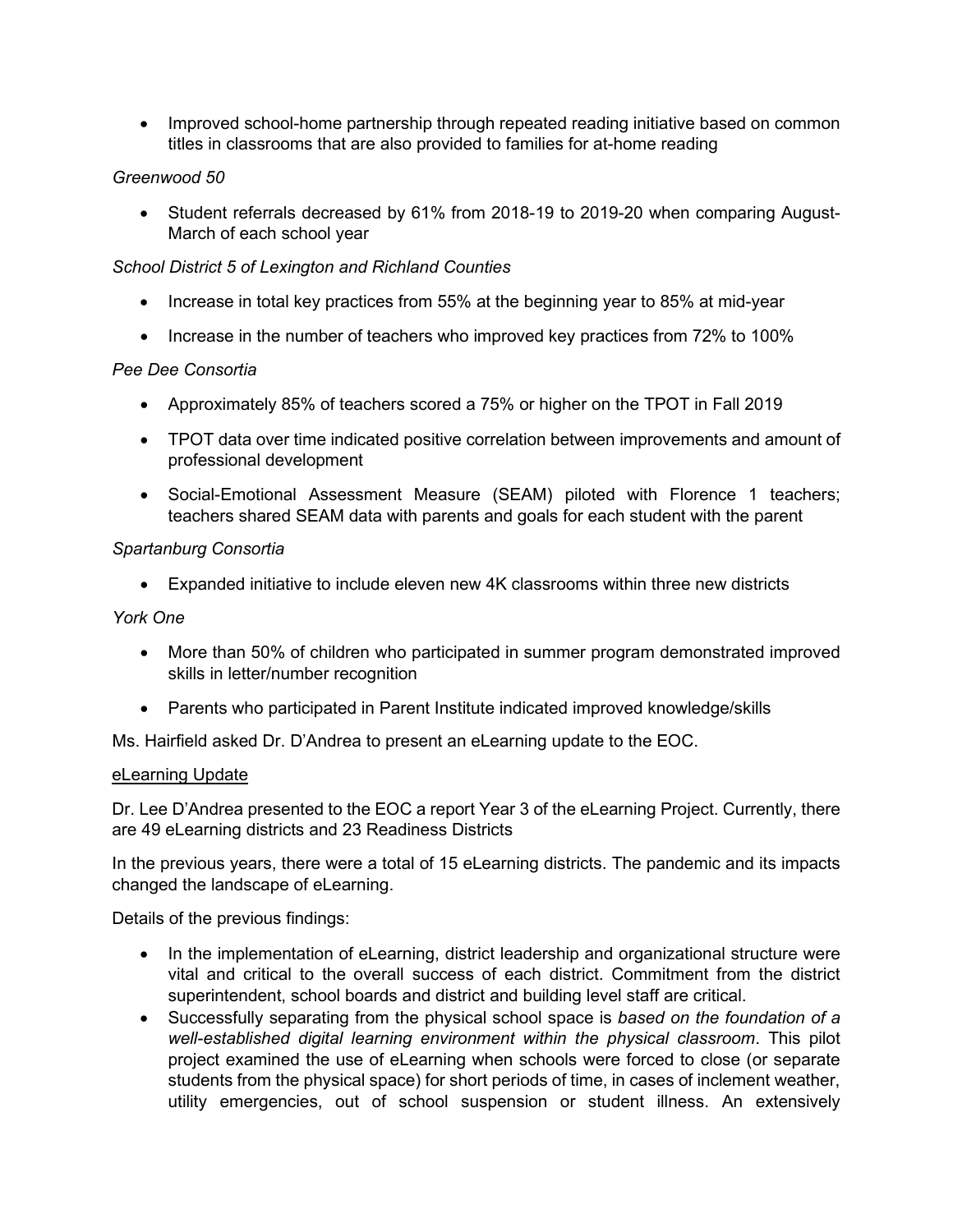implemented Learning Management System (LMS) like Google Classroom, Canvas, Blackboard, or Schoology is critical.

• Preparation and planning make a difference in the quality of the migration from digital learning environment (in school) to eLearning (away from school).

The lessons learned from eLearning districts have been critical as online learning for extended periods of time has been extended. The foundation may be different, but equity and access can help equalize. Students with special needs must be addressed, as well as student support for wrap-around services, like guidance and mental health counseling.

Ms. Barton said that one district is entirely virtual now, but they are not on the list. Dr. D'Andrea said that a few districts started applications but didn't complete them.

Dr. Turner asked if there is an opportunity for the state to allow districts more bandwidth. Ms. Barton said that K-12 Technology Committee would be the group to ask about this.

Ms. Hairfield stated there is a need for wraparound services to occur. She also asked about the teacher evaluation 4.0 rubric; would the rubric be revised to involve teachers who are teaching remotely?

Rep. Collins asked if we know from March to May how many students were without access. Ms. Nilges stated that number was approx. 16,000 students.

Ms. Hairfield resumed an update on other items that came before her subcommittee.

#### Re-think K-12 Grant

• In July, it was announced that SC was the recipient of \$15 million in funding for the Rethink K-12 Education Models Grant from the US Dept of Education as part of the Coronavirus Aid, Relief and Economic Security (CARES) Act.

South Carolina's application, titled *Return to Learn: Delivery Quality Instruction Virtually Anywhere*, once carried out, will:

- Increase availability of remote learning resources to students and teachers in areas of SC that lack broadband access;
- Improve education resources for specific, identified gaps by developing and curating engaging, high-quality content;
- Increase teacher experience, confidence, and proficiency with remote learning technology and resources;
- Improve communication between families, teachers, and schools to support remote learning.
- The EOC is a partner in this grant, along with SCETV. Part of the EOC's role will be to improve the supports for remote learning for families and educators.

## Communications Plan

• EOC staff maintains a thorough communications plan to identify ways to improve how the EOC communicates with, relates to, and influences its various stakeholder groups. The plan is updated at least every two years to support and enhance the overall mission and values of the agency.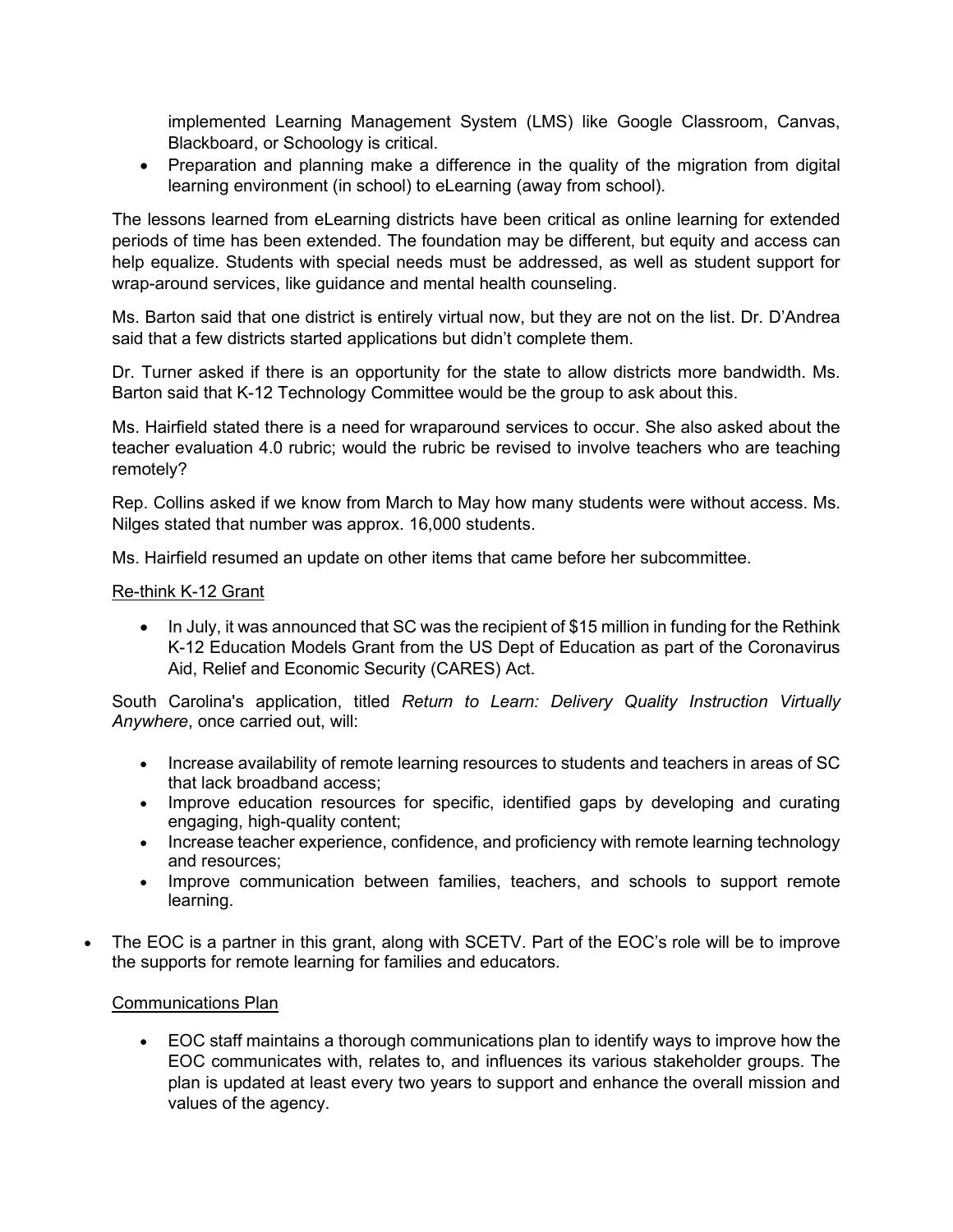- The EOC's mission is to affect the dramatic, results-based and continuous improvement of South Carolina's educational system by creating a truly collaborative environment of parents, educators, community leaders, and policymakers. The values, which support the mission of the EOC, are:
	- $\circ$  A sole focus on what is best for students;
	- o A belief in broad-based inclusion and collaboration;
	- $\circ$  A belief in rigorous standards, assessments and publicly known results;
	- $\circ$  The implementation of research and fact-based solutions that improve results; and
	- $\circ$  A passion for immediate, dramatic and continuous improvement that is unaffected by partisan politics.
- The EOC Retreat on August 3, 2020 was devoted to strategic planning; communications emerged as an area in need of operational improvement. High expectations still matter for students and data-informed decisions can be more made more difficult when the data is not accessible or available. Now more than ever, it is important to provide timely and accurate information to everyone who is a member of a student's success team, whether they are a teacher, parent, caregiver, school board member, or a legislator making decisions designed to benefit all students in the state.

The proposed objectives for FY2020-21 are:

- 1. Increase the use of state and school report cards and other sources of data for decisionmaking and continuous student and school improvement.
- 2. Support a more coherent approach to effectively deploy and utilize the array of data and public reporting tools.
- 3. Continue to implement public awareness strategies which focus on providing support to students and families served by the PK-12 public school system as well as teachers.
- 4. Equip and empower parents and families to advocate in partnership with community organizations, businesses and others to be aware of, and part of, school improvement efforts.

For each of the objectives, there are specific strategies are tactics outlined for communicating with different stakeholder groups. The groups, or intended audiences of the EOC, are identified as:

- 1. Parents and families of school-age children
- 2. Education community
- 3. Policymakers (legislators, State Board of Ed., School Board members
- 4. Business leaders and community members

Some other highlighted activities of the plan include:

- Analysis of remote learning March 2020-June 2020: high level briefings for policymakers and materials for educators to use.
- Develop online tool to help families and students plan for high school, college, and careers (2016 High School Task Force recommendation)
- Update tool to help families understand early childhood options
- Develop materials for families to support students who are learning remotely (ReThink grant)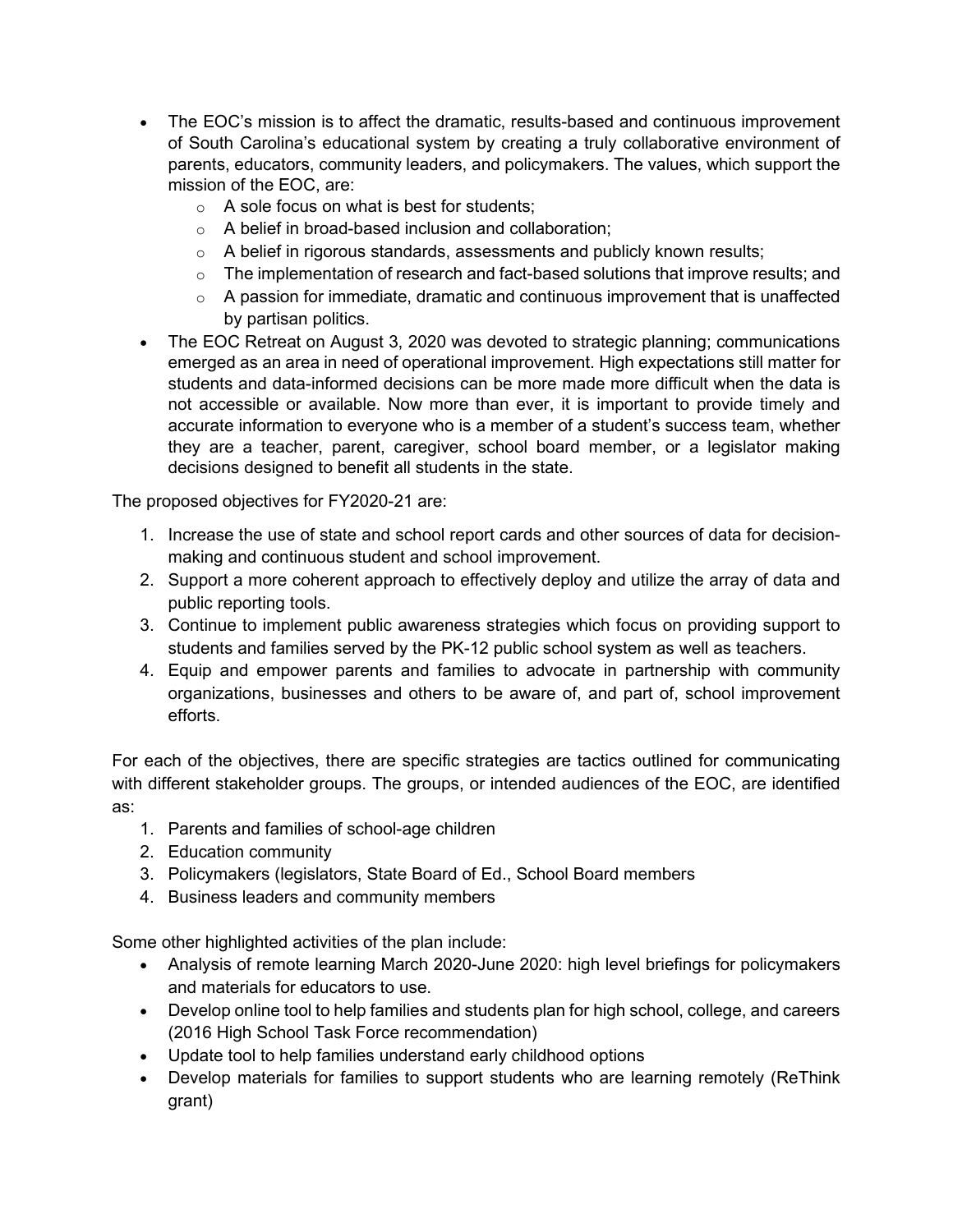• Update Family-Friendly standards for Social Studies

Ms. Barton said she has a newfound appreciation for all the data that comes out, and she supports efforts to give data more emphasis

Ms. Weaver asked about assessing the current staff capacity since there is a lot in the plan. Mr. Ferguson said we have talked about bringing in more help in the communications area.

Dr. Newsome updated the committee on the cyclical review of the accountability system.

The Accountability Advisory Committee continues its work, completing the Cyclical Review of the Accountability System, which is required every 5 years. The EOC should expect to see the Accountability Framework at its December meeting. It is expected that there will be short-term recommendations as well as long-term recommendations made in that framework. Since there is not a deadline in the law that outlines when that report goes to the General Assembly, we may perhaps want to have discussion about working with members of the State Board of Education following the report's release to make certain that recommendations for moving forward are clearly outlined.

EOC members also took a survey on the accountability system, and the results were shared with the subcommittee. As a summary:

- Members ranked *High quality instruction, Safe Learning Environment*, and *Rigorous Core Academics* as the most important school characteristics
- In terms of school improvement, members ranked *effective leadership, assessments, and instruction* and most important
- In looking at important measures to include in an education accountability system, the following items ranked highest: *Progress in reducing the achievement gap among students and 3rd grade reading success*
- *Measures of workplace skills and results on college and career readiness exam results* are considered the most important data to have when determining college and career success of students
- When looking the Profile of the SC Graduate, the skills and characteristics EOC members felt were the most important were *Integrity, Perseverance, and Work Ethic.*
- In terms of the current accountability system, over 40% of respondents felt that 90 to 95% of students should be performing at grade level or above in ELA and math for a school to receive the highest rating
- The majority felt that school report cards are effective tools to improve education, but some felt that they label schools and are divisive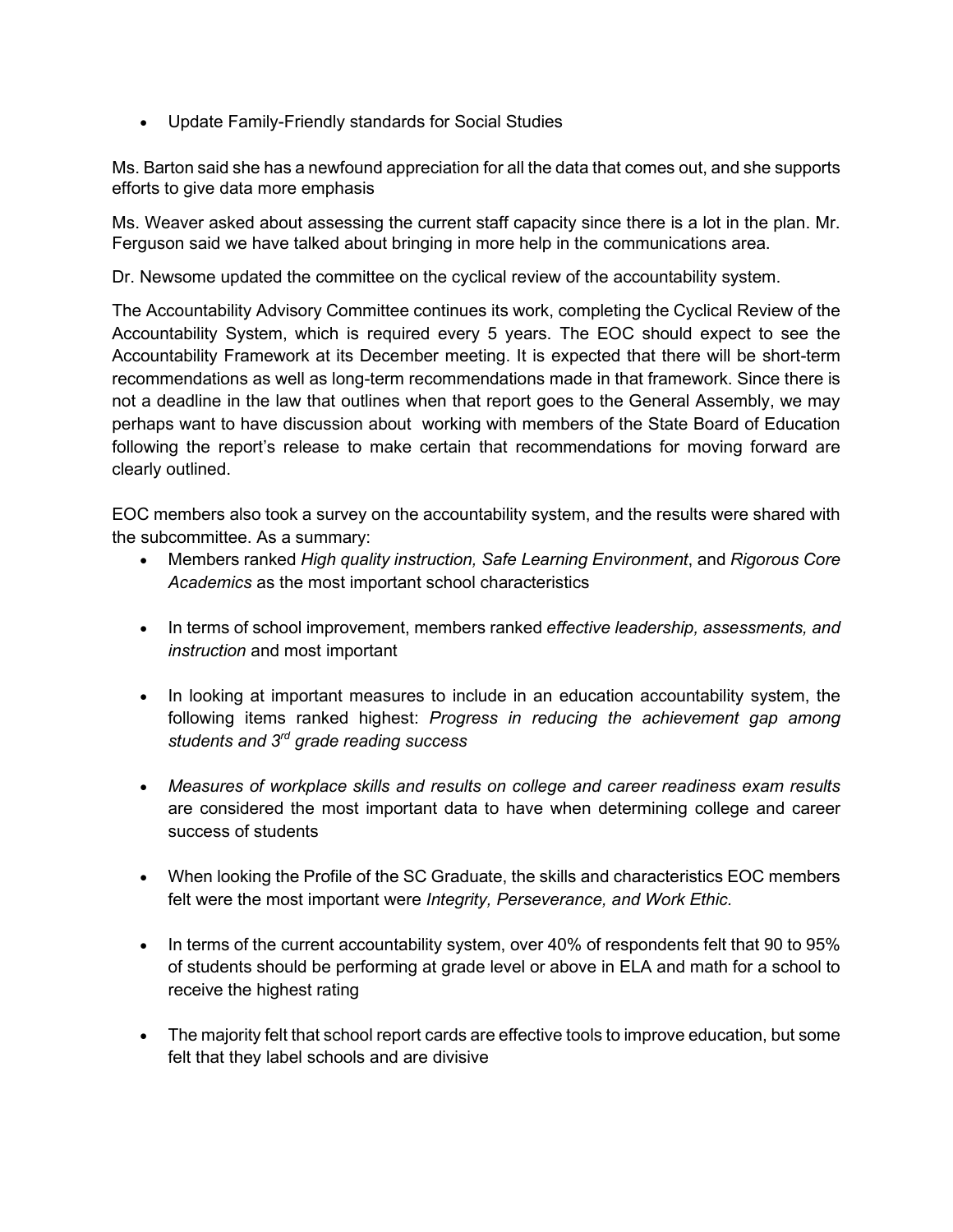- The point weightings in the current system were largely agreed with except it was recommended more weight be given to Academic Achievement in ELA and Math for elementary, middle, and high schools.
- Finally, there was general agreement that schools and student success should be celebrated with state recognition and awards; increased funding; community recognition; and additional resources and support.

Ms. Felder asked about the survey results. Ms. Yow stated that they would see the full, larger set of survey results once the final recommendations came forward to the EOC. What the EOC had been given was just the results of the survey of EOC members only.

Dr. Turner stated he agreed with the academic achievement piece; we do need multiple data points.

Mr. Ferguson gave an accountability overview and update. He reminded the committee that the SCDE is submitting a waiver to the USDE that requests all federally accountability-related testing requirements be waived for the current school year. He gave the committee members an overview of the current system and the impact of waivers on the 20-21 report cards and other potential issues. He put forth the following staff recommendations:

- 1. EOC staff recommends a commitment to administering state assessments to all students in SY 20-21 to provide statewide and district level data.
	- Given the unprecedented instructional disruption that has occurred as a result of COVID-19, the importance of understanding and being transparent about student mastery of state standards has never been more critical. We have a responsibility to provide policymakers and education leaders the information required to make data-informed decisions.
- 2. EOC staff recommends requesting from *SCDE* a plan to administer assessments to a sample of students in SY20-21 to provide state level data by subgroup in the event it is not possible to administer state assessments to all students*.* 
	- Recognizing that schools and educational delivery have never looked like they must this year, we must remain adaptable and resist the urge to continue as we always have simply because that is how it has always been done while also acknowledging our responsibility to know so we can continue to do better.
- 3. EOC staff recommends waiving school ratings for SY 20-21.
	- Because the administration of state level assessment was waived in Spring '20, there are significant gaps in the data available to calculate school ratings for SY 20-21. Up to 50 points of the elementary / middle school report card are significantly affected. Forty (40) points of the high school report card are potentially affected.

There was a question about why the student survey was chosen. Ms. Barton stated that the student voice was given priority in the last cyclical review.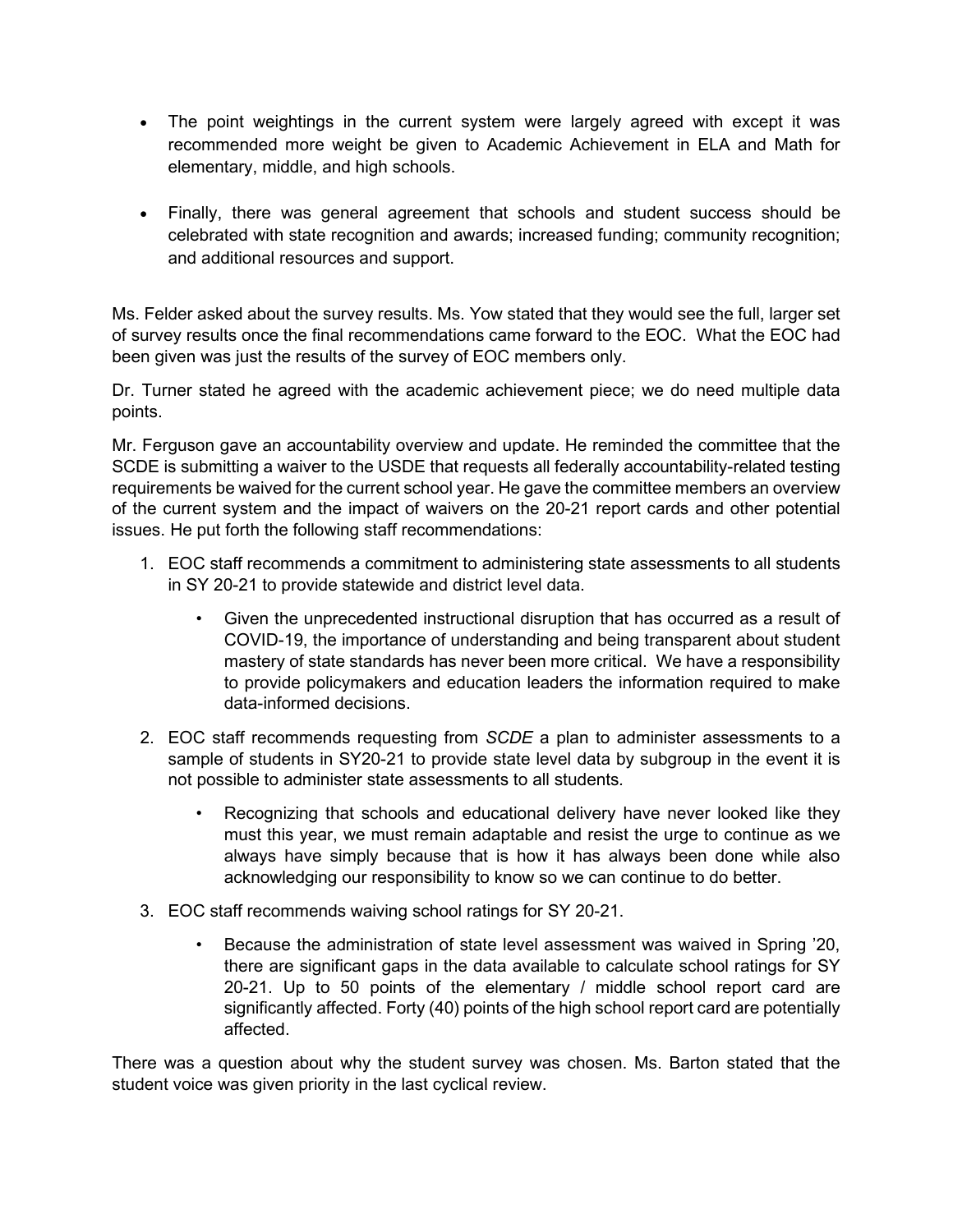Ms. Weaver asked for members to consider a  $4<sup>th</sup>$  recommendation: the EOC recommends the publication of school report cards for SY 20-21 by October 2021 to include all available data. The committee concurred.

Ms. Allen stated she had a very grave concern about what children are missing, particularly those that don't have an opportunity to go to preschool.

Members inquired about the COVID slide, if we knew what it was? We don't know what the slide is although we have predictions now from the psychometricians that show up to a year's loss nationally.

Ms. Tate mentioned MAP, stating that some of these students will not have math until 2<sup>nd</sup> semester so she thinks the data will be skewed in the remote learning study. Pre-assessment data will still be relevant. Pre and post for December will be relevant.

Ms. Allen asked if there was a statewide strategy for footnoting exceptions and determining what was missed and how we are going to make that up for these children? We need data about what students are getting this year – access to devices and broadband? We need to collect that data. How is instruction given: Synchronous vs. asynchronous?

Rep Alexander suggested we are wasting money and time in testing during a pandemic possibly. We are putting these kids through all the things in the pandemic and then making them test. It bothers him that the process is so hung up on testing. We have tested students for years and we are still showing that we are not doing as well as we should. He stated that kids don't have the resources that they need. He said we don't know how this thing will pan out; wasn't there a policy for hold harmless, grace over grades?

Mr. Robinson said he likes the sampling recommendation and asked for clarification on the subgroup reporting piece.

Dr. Turner asked if we know how many different assessments were approved for districts to give? Mr. Ferguson believes it is 6 or 7. Do you know how many modified assessments to make it a true pre-test? Do you know of all the assessments available to students if they chose the completely virtual option? The preference was that students had to come into the school building, but you can look at that to see if students took assessments remotely or in person, said Mr. Ferguson. Dr. Turner agrees that we need the assessments but the results need to be heavily asterixed.

Rep. Alexander said he just doesn't like testing in the middle of a pandemic.

Ms. Tate said she lives in a high school world. Educators are for accountability and are not opposed to testing and accountability. She is about qualitative data, not just quantitative. These tests take 2 to 3 hours. We have 18 of these tests this year. She is concerned that children are losing 18 times of instructional opportunities. There are stories behind these numbers. Also, we must consider logistics and social distancing.

Rep Collins doesn't agree with recommendation #3; he thinks that this is an even better year to have ratings schools. Mr. Ferguson said there is no way to rate schools this year the way we have done in year's past. Some states are looking at skip year growth. There is so much variation between synchronous and asynchronous virtual learning.